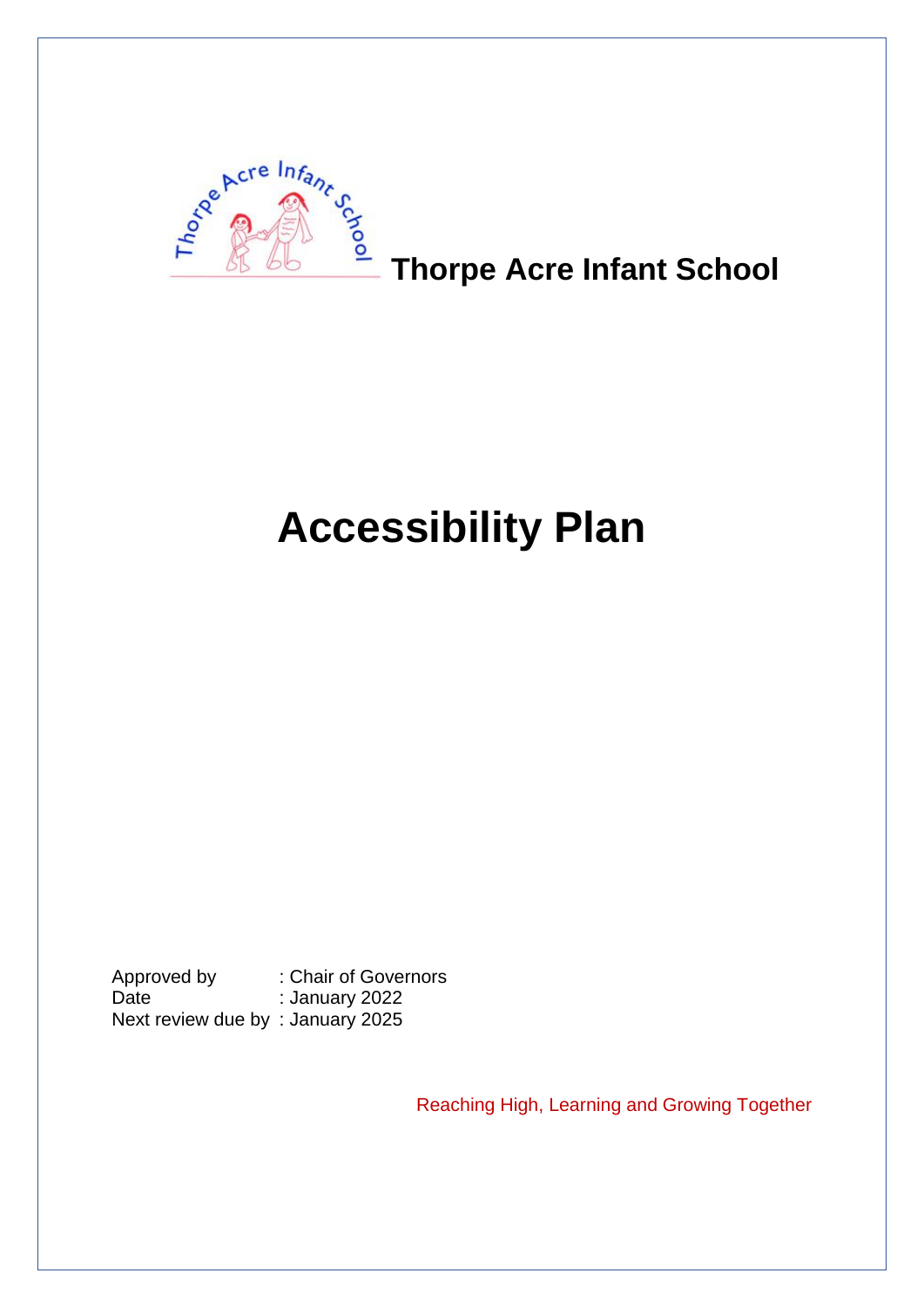#### **Safeguarding Statement**

At Thorpe Acre Infant School we respect and value all children and are committed to providing a caring, friendly and safe environment for all our pupils so they can learn, in a relaxed and secure atmosphere. We believe every pupil should be able to participate in all school activities in an enjoyable and safe environment and be protected from harm. This is the responsibility of every adult employed by, or invited to deliver services at Thorpe Acre Infant School. We recognise our responsibility to safeguard all who access school and promote the welfare of all our pupils by protecting them from physical, sexual and emotional abuse, neglect and bullying.

#### **GDPR Statement**

The school has arrangements in place to ensure that all personal data records held by the school are obtained, processed, used and retained in accordance with the principles of data protection (based on the Data Protection Acts).

#### **Equality Impact Statement**

We have carefully considered and analysed the impact of this policy on equality and the possible implications for pupils with protected characteristics, as part of our commitment to meet the Public Sector Equality Duty (PSED) requirement to have due regard to the need to eliminate discrimination, advance equality of opportunity and foster good relations.

#### **Contents**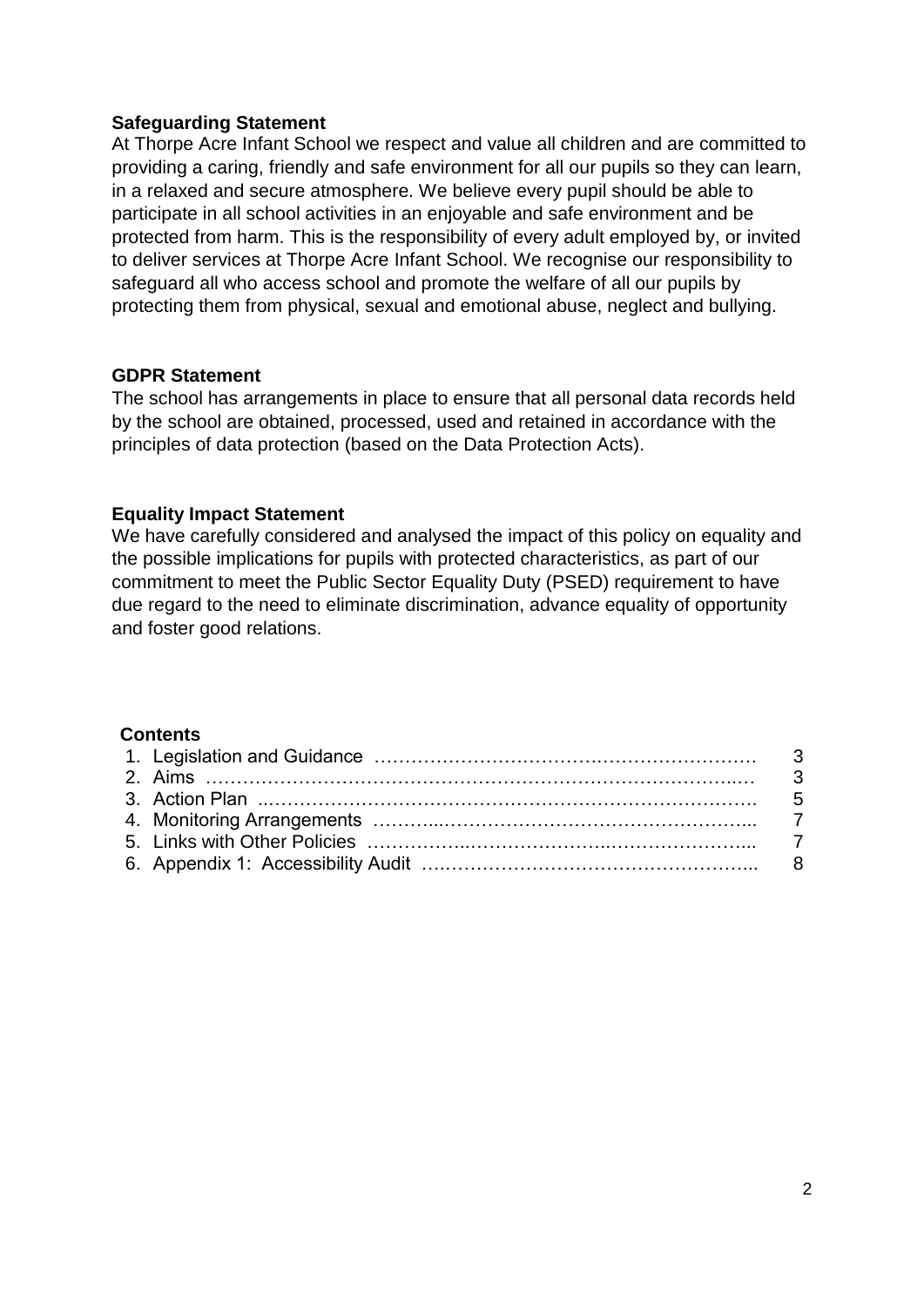#### **1. Legislation and Guidance**

Our Accessibility Plan meets the requirements of schedule 10 of [the Equality Act](http://www.legislation.gov.uk/ukpga/2010/15/schedule/10)  [2010](http://www.legislation.gov.uk/ukpga/2010/15/schedule/10) and the Department for Education (DfE) [guidance for schools on the](https://www.gov.uk/government/publications/equality-act-2010-advice-for-schools)  [Equality Act 2010.](https://www.gov.uk/government/publications/equality-act-2010-advice-for-schools)

The Equality Act 2010 defines an individual as disabled if he or she has a physical or mental impairment that has a 'substantial' and 'long-term' adverse effect on his or her ability to undertake normal day to day activities.

Under the [Special Educational Needs and Disability \(SEND\) Code of Practice,](https://www.gov.uk/government/publications/send-code-of-practice-0-to-25) 'long-term' is defined as 'a year or more' and 'substantial' is defined as 'more than minor or trivial'. The definition includes sensory impairments such as those affecting sight or hearing, and long-term health conditions such as asthma, diabetes, epilepsy and cancer.

Schools are required to make 'reasonable adjustments' for pupils with disabilities under the Equality Act 2010, to alleviate any substantial disadvantage that a pupil with a disability faces in comparison with pupils with no disability. This can include, for example, the provision of an auxiliary aid or adjustments to premises.

#### **2. Aims**

Schools are required under the Equality Act 2010 to have an accessibility plan. The purpose of the plan is to:

- Increase the extent to which disabled pupils can participate in the curriculum
- Improve the physical environment of the school to enable disabled pupils to take better advantage of education, benefits, facilities and services provided
- Improve the availability of accessible information to disabled pupils

Our aim is to remove all barriers to learning and participation within Thorpe Acre Infant School, for all pupils, staff, parents and the wider community as far as is reasonably practicable within the restrictions of our building, resources and knowledge. Both Thorpe Acre Infant and Thorpe Acre Junior School are built on challenging, steep sites, with each school containing numerous steps – an environment that is not conducive to pupils with significant physical disabilities. As there are two pathway schools in the local vicinity, the number of pupils with mobility difficulties who attend either school is very low. However, our inclusive ethos promotes equality of opportunity for all and where necessary, reasonable adjustments (possibly through the introduction of auxiliary aids) would be considered for any pupil wishing to attend either or both schools. The following plan shows how accessibility will be resourced.

At Thorpe Acre Infant School we ensure that all children have access to a broad, balanced and deep curriculum. We are a fully inclusive Infant school and adapt our curriculum accordingly to enable all children within our setting to have access to a broad and balanced curriculum.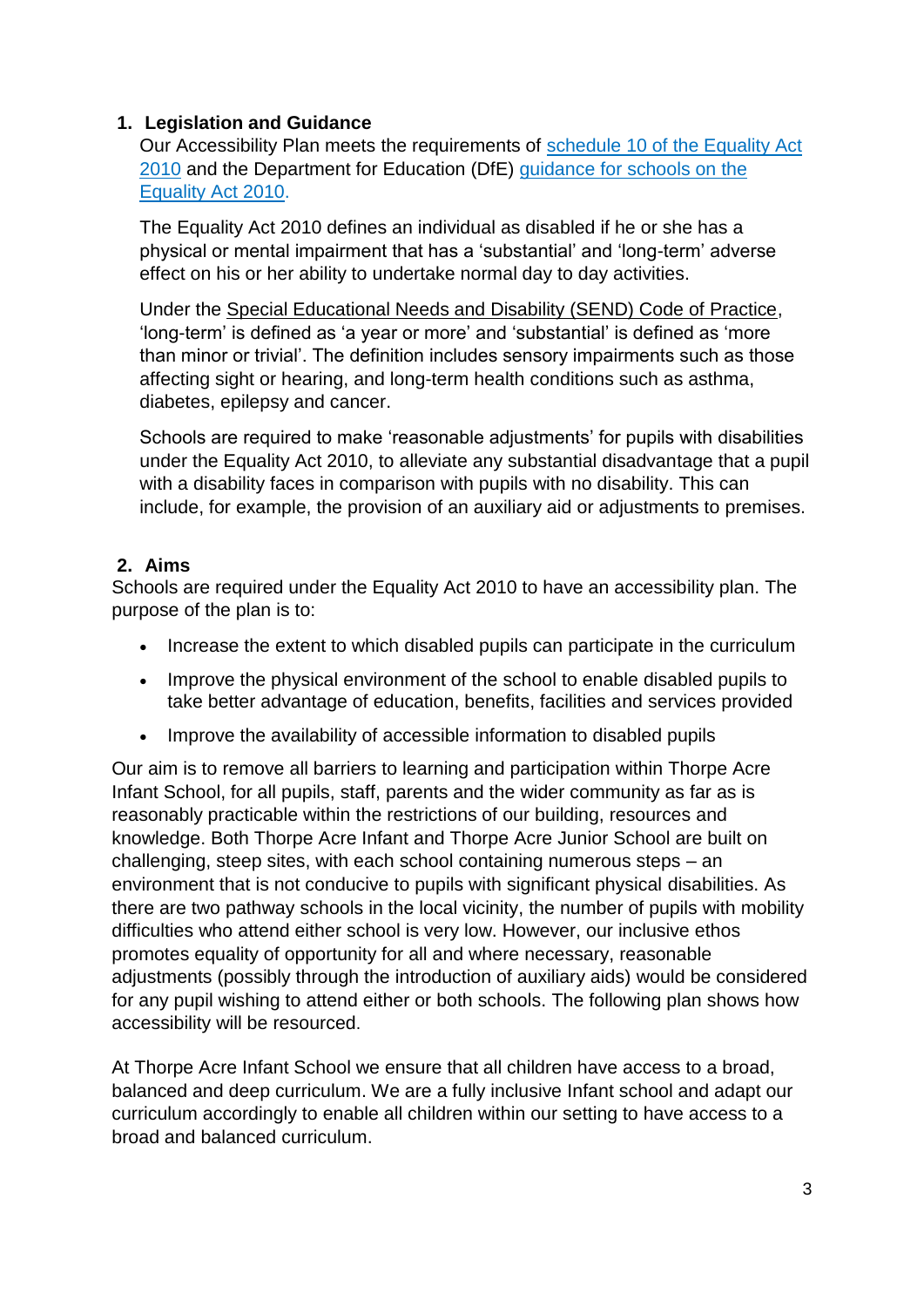We:

- Treat all pupils fairly and with respect.
- Provide children with Quality First Teaching.
- Have high expectations that each child will reach his/her full potential in all aspects of school life.
- Develop independent learners who can transfer these skills to future life
- Analyse pupil data regularly and provide appropriate support.
- Secure effective assessment and provision in partnership with parents/carers, children and external agencies.
- Work in partnership with parents/carers and external agencies to secure appropriate provision for pupils.
- Provide reasonable adjustments for pupils with SEND to access learning alongside their peers.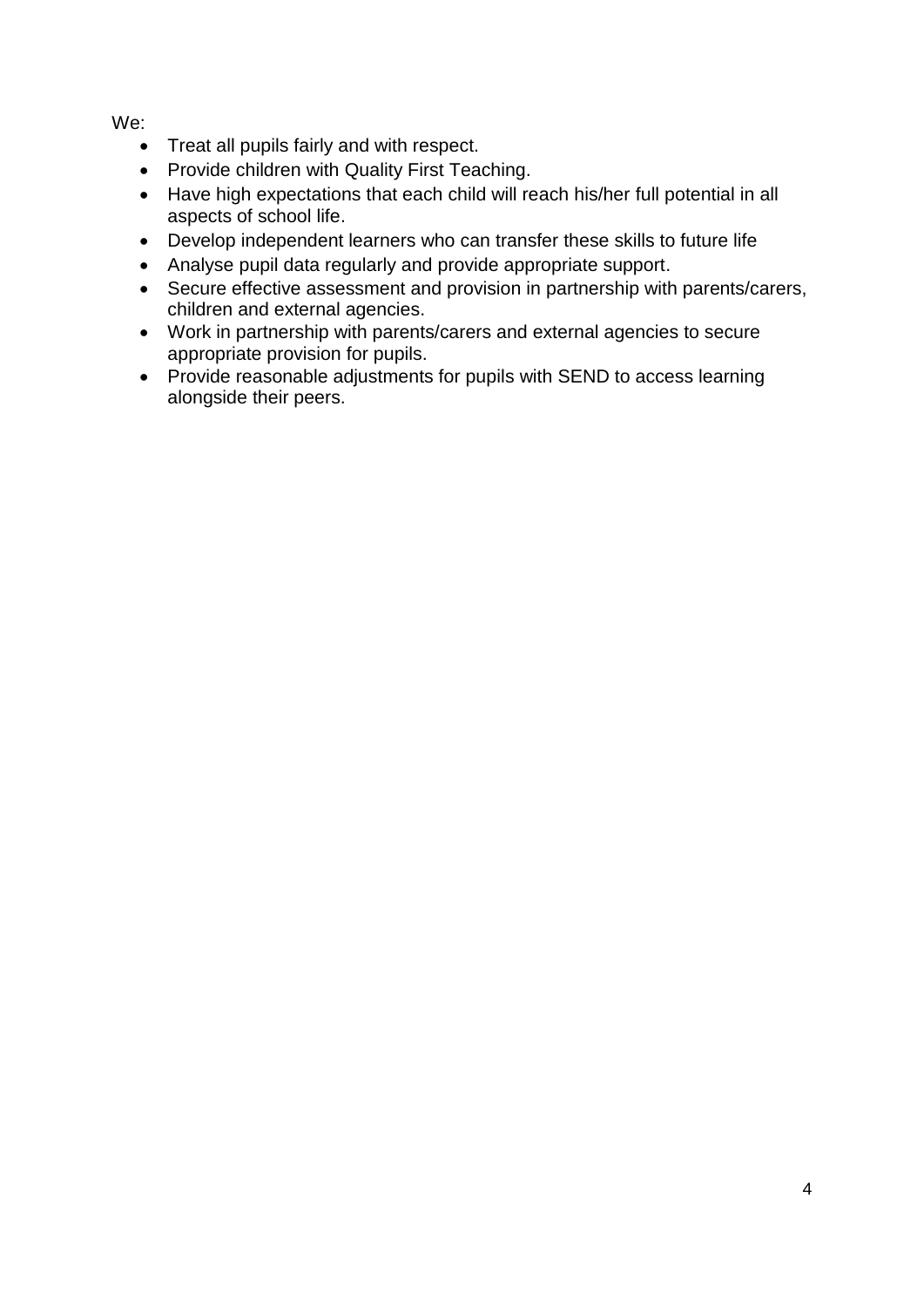#### **3. Action Plan**

This action plan sets out the aims of our Accessibility Plan in accordance with the Equality Act 2010.

| Aim                                                                      | <b>Current good practice</b>                                                                                                                                                                                                                                                                                                                                                                                                                                                                                                                                                                         | <b>Actions to be taken</b>                                                                                                                                                                                                                                                                         | <b>Person</b><br>responsible                   | Date to<br>complete<br>actions<br>by | <b>Success criteria</b>                                                                                                                                                                                                                       |
|--------------------------------------------------------------------------|------------------------------------------------------------------------------------------------------------------------------------------------------------------------------------------------------------------------------------------------------------------------------------------------------------------------------------------------------------------------------------------------------------------------------------------------------------------------------------------------------------------------------------------------------------------------------------------------------|----------------------------------------------------------------------------------------------------------------------------------------------------------------------------------------------------------------------------------------------------------------------------------------------------|------------------------------------------------|--------------------------------------|-----------------------------------------------------------------------------------------------------------------------------------------------------------------------------------------------------------------------------------------------|
| Enable access<br>to the<br>curriculum for<br>pupils with a<br>disability | Our school offers a differentiated<br>curriculum for all pupils and a<br>different curriculum for those pupils<br>for whom it is necessary<br>We use resources tailored to the<br>needs of pupils who require<br>support to access the curriculum.<br>Curriculum resources include<br>examples of people with<br>disabilities.<br>Curriculum progress is tracked for<br>all pupils, including those with a<br>disability.<br>Targets are set effectively and are<br>appropriate for pupils with<br>additional needs.<br>The curriculum is reviewed to<br>ensure it meets the needs of all<br>pupils. | Monitor pupils' access<br>to the curriculum<br>Audit resources;<br>monitor use of<br>resources; survey<br>pupils<br>Monitor displays and<br>resources<br>Pupil progress<br>meetings; data analysis<br><b>Target setting</b><br>Subject leader<br>monitoring; curriculum<br>review<br>CPD for staff | <b>SENDCo</b><br><b>SLT</b><br>Subject leaders | Ongoing                              | Individual needs are<br>met<br>All pupils make at least<br>expected progress or<br>better<br>All pupils access a<br>broad, balanced and<br>deep curriculum which<br>is appropriate to their<br>needs<br>All pupils access trips<br>and visits |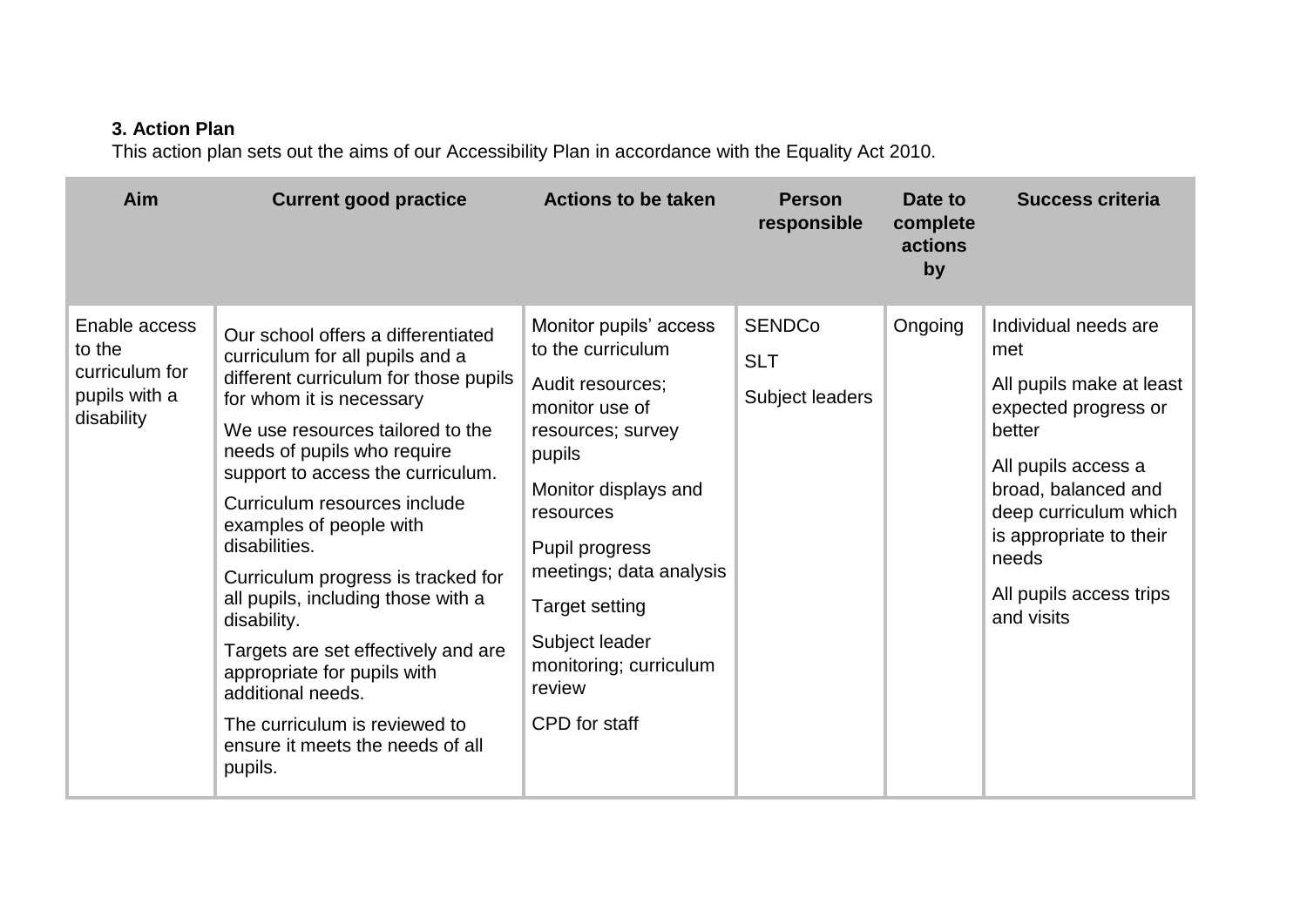| Promote<br>disability<br>awareness<br>through<br>assemblies and<br><b>PHSE</b><br>curriculum | Invite visitors with disabilities into<br>assemblies. Ensure PSHE/RSE<br>curriculum has reference, where<br>appropriate, to children with<br>additional needs and disabilities                                                                        | <b>Review PSHE/RSE</b><br>curriculum                                                            | Subject lead<br><b>SENDCo</b> | April '22 | Raised awareness of<br>staff and pupils                                                    |
|----------------------------------------------------------------------------------------------|-------------------------------------------------------------------------------------------------------------------------------------------------------------------------------------------------------------------------------------------------------|-------------------------------------------------------------------------------------------------|-------------------------------|-----------|--------------------------------------------------------------------------------------------|
| Develop ASD;<br>dyslexia and<br>attachment<br>aware friendly<br>classrooms                   | Classroom environment is clear<br>and clutter free<br>Calm, muted colours are used<br>Whiteboard is set to a buff<br>coloured background<br>Visual timetables are used<br>"when and then" approach<br>implemented<br>Emotion coaching strategies used | Staff training delivered<br>on:<br>Emotion coaching<br><b>ASD</b> strategies<br><b>Dyslexia</b> | <b>SENDCo</b>                 | July '22  | Pupils with ASD;<br>dyslexia and<br>attachment disorder<br>are well supported in<br>school |
| Improve the<br>delivery of<br>information to<br>pupils/parents<br>with a disability          | Our school uses a range of<br>communication methods to ensure<br>information is accessible. This<br>includes:<br>Large print resources<br>$\bullet$                                                                                                   | Survey stakeholders                                                                             | All staff                     | Ongoing   | Stakeholders will have<br>access to clear<br>information                                   |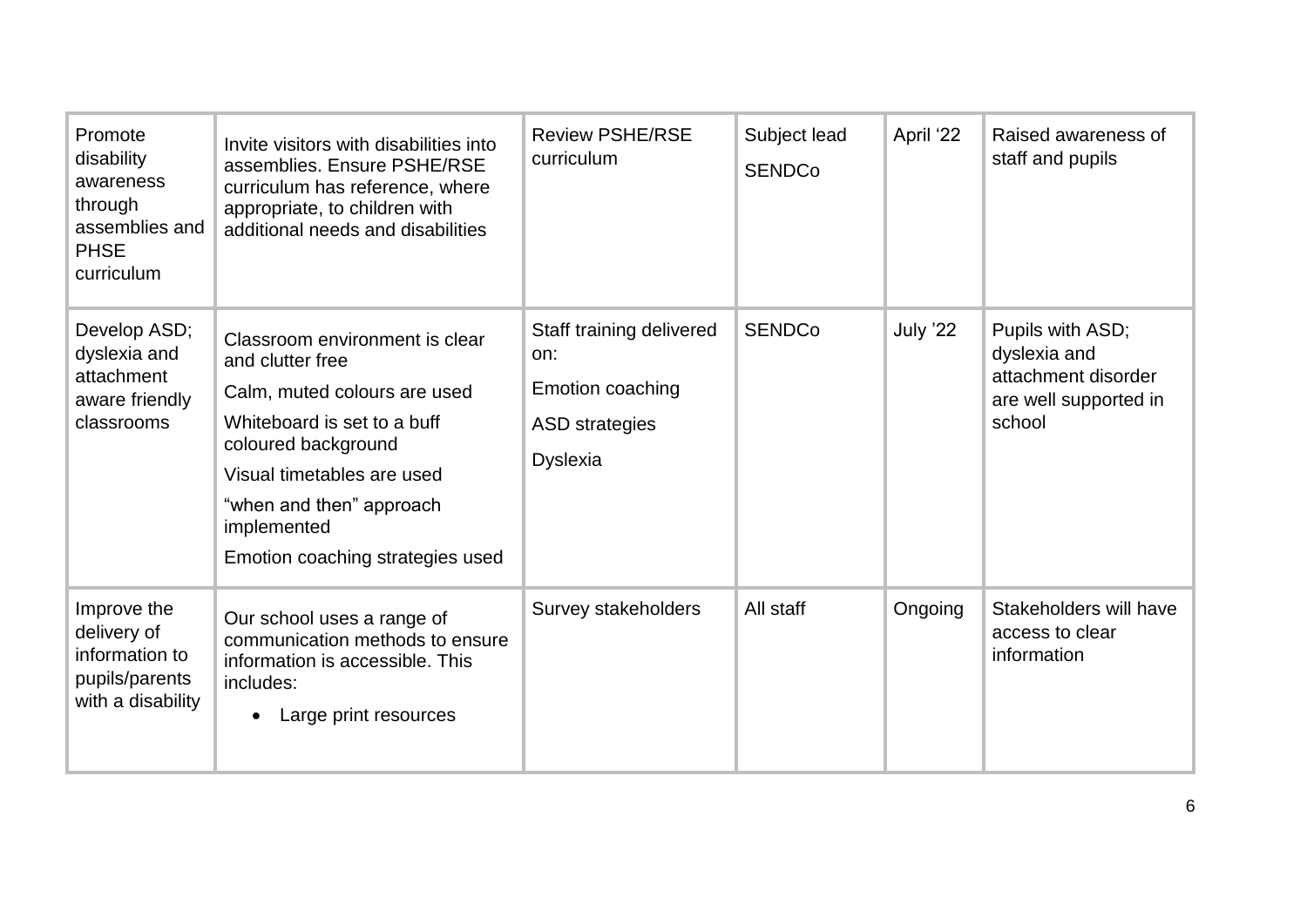| • Written resources/letters<br>printed on different coloured<br>paper as appropriate |  |  |
|--------------------------------------------------------------------------------------|--|--|
| • Interactive whiteboard<br>screen set to coloured<br>background as appropriate      |  |  |
| • Exercise books with cream<br>paper                                                 |  |  |
| • Pictorial or symbolic<br>representations; visual<br>timetables                     |  |  |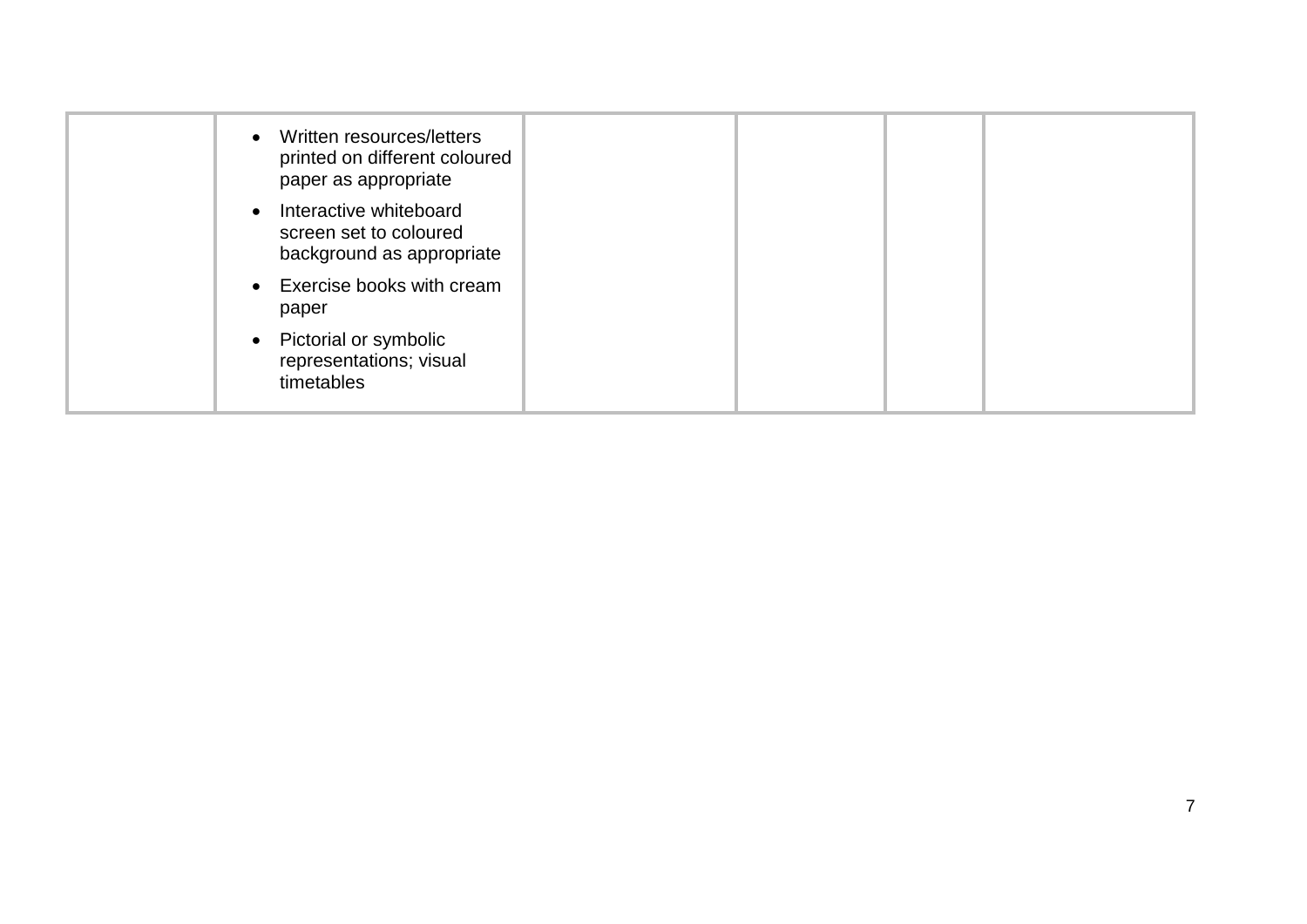#### **4. Monitoring arrangements**

This plan will be reviewed every three years, but may be reviewed and updated more frequently if necessary. The plan is available on the school website with paper copies being available upon request.

Our school is committed to ensuring staff are trained in providing equal opportunities for all.

#### **5. Links with other policies**

This accessibility plan is linked to the following policies and documents:

- Risk assessment policy
- Health and safety policy
- Equality information and objectives (public sector equality duty) statement for publication
- SEND policy
- SEND information report
- Supporting pupils with medical conditions policy
- Complaints policy.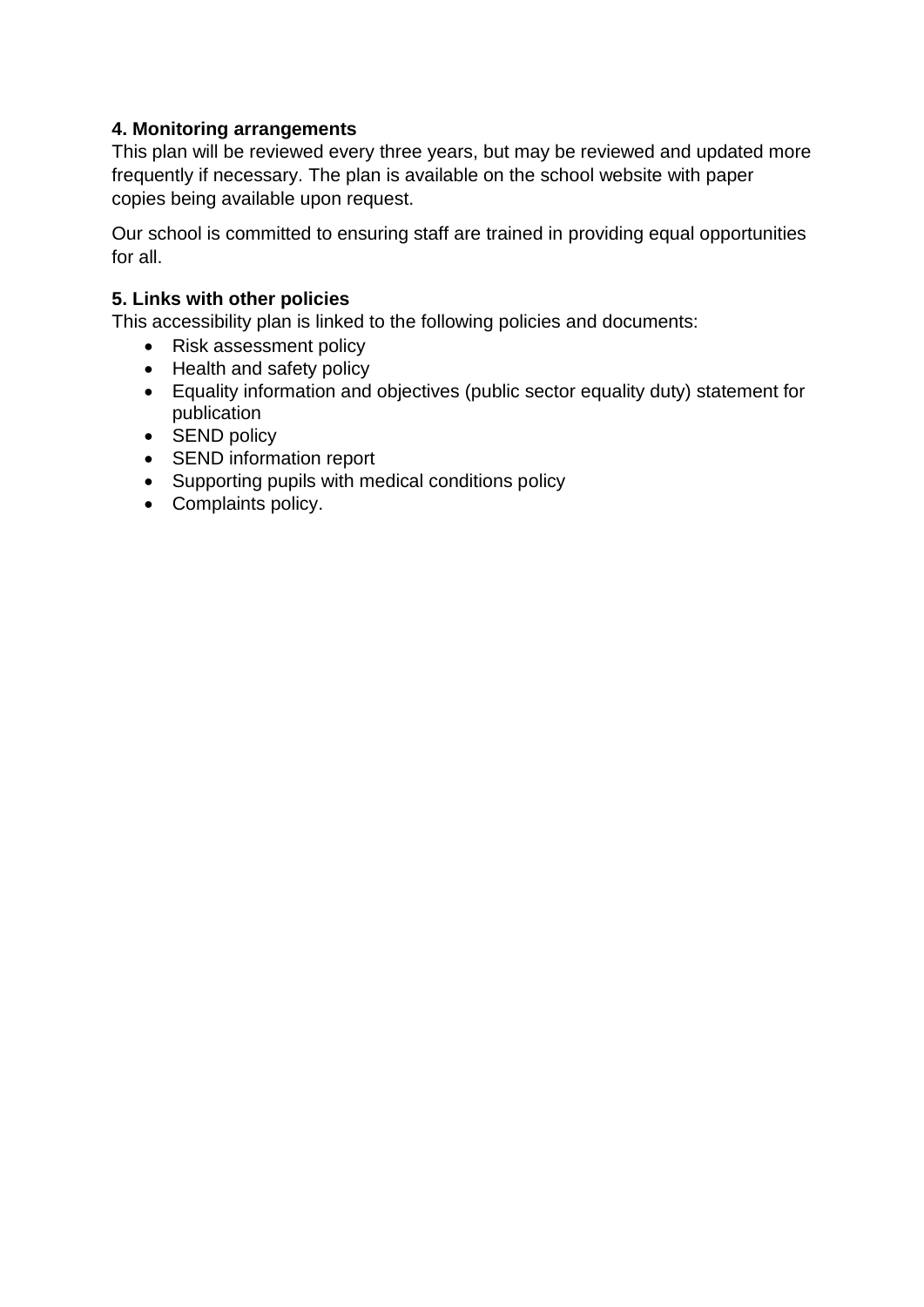### **Appendix 1: Accessibility Audit**

| <b>Feature</b>    | <b>Description</b>                                      | <b>Actions to be taken</b>                        | <b>Person</b><br>responsible | Date to<br>complete<br>actions by |
|-------------------|---------------------------------------------------------|---------------------------------------------------|------------------------------|-----------------------------------|
| Number of storeys | 1 storey - multi levels                                 |                                                   |                              |                                   |
| Corridor access   | Wheelchair width                                        |                                                   |                              |                                   |
| Parking bays      | 1 disabled parking bay at<br>the front of the school    |                                                   |                              |                                   |
| Entrances/ramps   | Front door -stepped access                              | Ramp access into the hall                         |                              |                                   |
|                   | Hall access - stepped<br>access                         | Multiple outside doors leading to levelled ground |                              |                                   |
|                   | Library – steps to bottom<br>annex                      |                                                   |                              |                                   |
|                   | Steps from office to top<br>annex                       |                                                   |                              |                                   |
|                   | Steps to staffroom;<br>teachers' room; Head's<br>office | Investigate portable ramp                         | <b>Premises</b><br>officer   | Feb <sub>22</sub>                 |